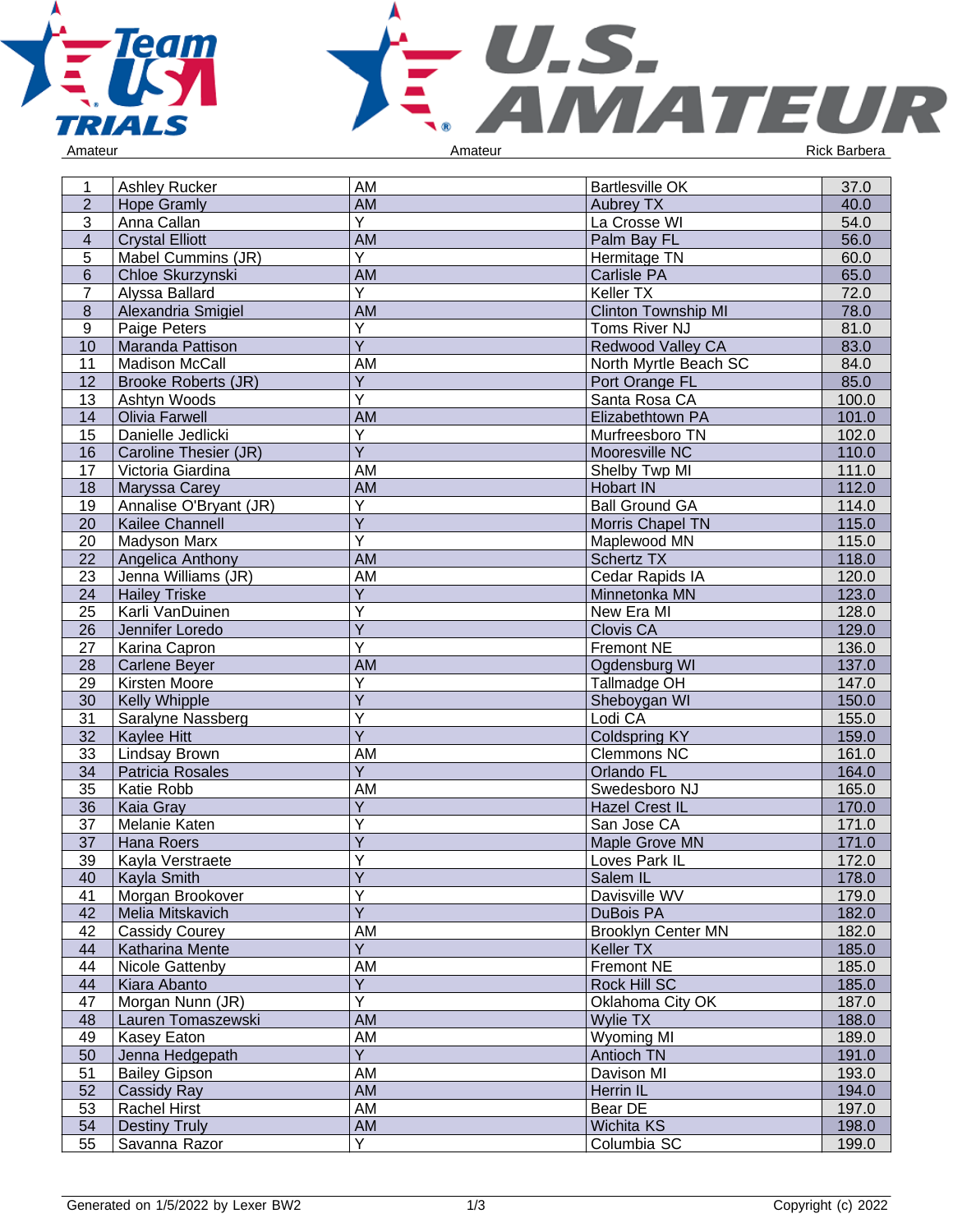



| 56  | <b>Shawna Strause</b>     | <b>AM</b>               | <b>Tucson AZ</b>           | 207.0 |
|-----|---------------------------|-------------------------|----------------------------|-------|
| 56  | <b>Trista Rauma</b>       | Υ                       | <b>Isanti MN</b>           | 207.0 |
| 58  | Amanda Naujokas (JR)      | $\overline{Y}$          | Lake Ronkonkoma NY         | 208.0 |
| 58  | Addy Nelson               | AM                      | <b>Gregory SD</b>          | 208.0 |
| 58  | Erin Lenahan              | <b>AM</b>               | Las Vegas NV               | 208.0 |
| 61  | Kristen Derr              | <b>AM</b>               | Sunbury PA                 | 211.0 |
| 62  | Rachel Moore              | $\overline{\mathsf{Y}}$ | Keokuk IA                  | 212.0 |
| 62  | Emma Fetterman            | Υ                       | Sunbury PA                 | 212.0 |
| 64  | <b>Brynna Madison</b>     | $\overline{\mathsf{Y}}$ | <b>Lincoln NE</b>          | 215.0 |
| 64  | Capri Howard              | AM                      | Lynwood IL                 | 215.0 |
| 66  | Angelique Dalesandro      | AM                      | Rolling Meadows IL         | 219.0 |
| 67  | Kara Kay                  | Υ                       | New Braunfels TX           | 225.0 |
| 68  | Elena Carr                | $\overline{Y}$          | <b>Hilton NY</b>           | 226.0 |
| 69  | Kathleen Edwards          | Y                       | New Braunfels TX           | 227.0 |
| 70  | <b>Holly Bridges</b>      | Y                       | <b>Garden City KS</b>      | 229.0 |
| 70  | Brooklyn Buchanan         | Y                       | Snohomish WA               | 229.0 |
| 72  | <b>Katelyn Orisek</b>     | $\overline{Y}$          | Fort Wayne IN              | 230.0 |
| 72  | Kassandra Razo            | AM                      | Houston TX                 | 230.0 |
| 72  | <b>Linda Himes</b>        | AM                      | Texarkana AR               | 230.0 |
| 75  | <b>Brenna Hartzler</b>    | Y                       | Smithville OH              | 232.0 |
| 76  | Lyndsay Ennis (JR)        | Y                       | Conway SC                  | 233.0 |
| 77  | Ranelle Ulanday           | Υ                       | Union KY                   | 235.0 |
| 77  | Jenica Baron              | Y                       | Deer Park IL               | 235.0 |
| 79  | Raina Davis               | Υ                       | Oklahoma City OK           | 236.0 |
| 79  | Megan George              | Y                       | <b>Pleasant Prairie WI</b> | 236.0 |
| 81  | Hannah Manetta            | Y                       | Port Jefferson Station NY  | 238.0 |
| 82  | Juliana Kerrigan          | $\overline{Y}$          | <b>Ashland VA</b>          | 256.0 |
| 83  | Siyah Sweeny              | Ÿ                       | Crofton MD                 | 257.0 |
| 84  | <b>Melissa King</b>       | AM                      | Mesa AZ                    | 258.0 |
| 84  | Alexia Cassman            | AM                      | North Las Vegas NV         | 258.0 |
| 84  | Christina Riojas          | $\overline{Y}$          | <b>Newark DE</b>           | 258.0 |
| 87  | Aubrey Kiddle             | Υ                       | Lindenhurst IL             | 259.0 |
| 88  | <b>Trystin Doggette</b>   | Y                       | Hephzibah GA               | 260.0 |
| 89  | <b>Desiree Buchert</b>    | Y                       | San Antonio TX             | 266.0 |
| 90  | <b>Alexis Buchert</b>     | $\overline{Y}$          | San Antonio TX             | 269.0 |
| 90  | Averi Brown               | AM                      | Columbus OH                | 269.0 |
| 92  | <b>Tara Spridco</b>       | $\overline{Y}$          | Mansfield TX               | 270.0 |
| 93  | Jenna Lehrer              | Y                       | Commack NY                 | 274.0 |
| 93  | Lara Kurt                 | $\overline{Y}$          | Leland NC                  | 274.0 |
| 95  | Laurin Prebelich          | AM                      | Macomb MI                  | 275.0 |
| 95  | <b>Brystal Beyer</b>      | Y                       | Ogdensburg WI              | 275.0 |
| 97  | <b>Serenity Bornstine</b> | AM                      | <b>Boise ID</b>            | 278.0 |
| 98  | Paige Wagner              | Y                       | <b>Great Bend KS</b>       | 281.0 |
| 99  | Payton Rowley             | $\overline{Y}$          | Stewartville MN            | 283.0 |
| 100 | Lorrie Decker             | $\overline{Y}$          | Van Wert OH                | 284.0 |
| 101 | Maribeth Baker            | Υ                       | Sellersville PA            | 290.0 |
| 102 | Sarah Rubi                | $\overline{Y}$          | Metairie LA                | 293.0 |
| 103 | Saige Yamada              | AM                      | Kaneohe HI                 | 300.0 |
| 104 | Veronyca West             | $\overline{Y}$          | Lewisville TX              | 301.0 |
| 105 | Kelcey Aczon-Kawamura     | $\overline{Y}$          | Las Vegas NV               | 322.0 |
| 106 | Jade Garcia               | AM                      | San Antonio TX             | 330.0 |
| 107 | Morgan Brunet             | AM                      | Plattsburgh NY             | 333.0 |
| 108 | Michaela Clardy           | $\overline{Y}$          | <b>Little River SC</b>     | 343.0 |
| 108 | Amber Brunson             | AM                      | Miami FL                   | 343.0 |
| 110 | Arthni Balaji             | $\overline{Y}$          | <b>Fremont CA</b>          | 360.0 |